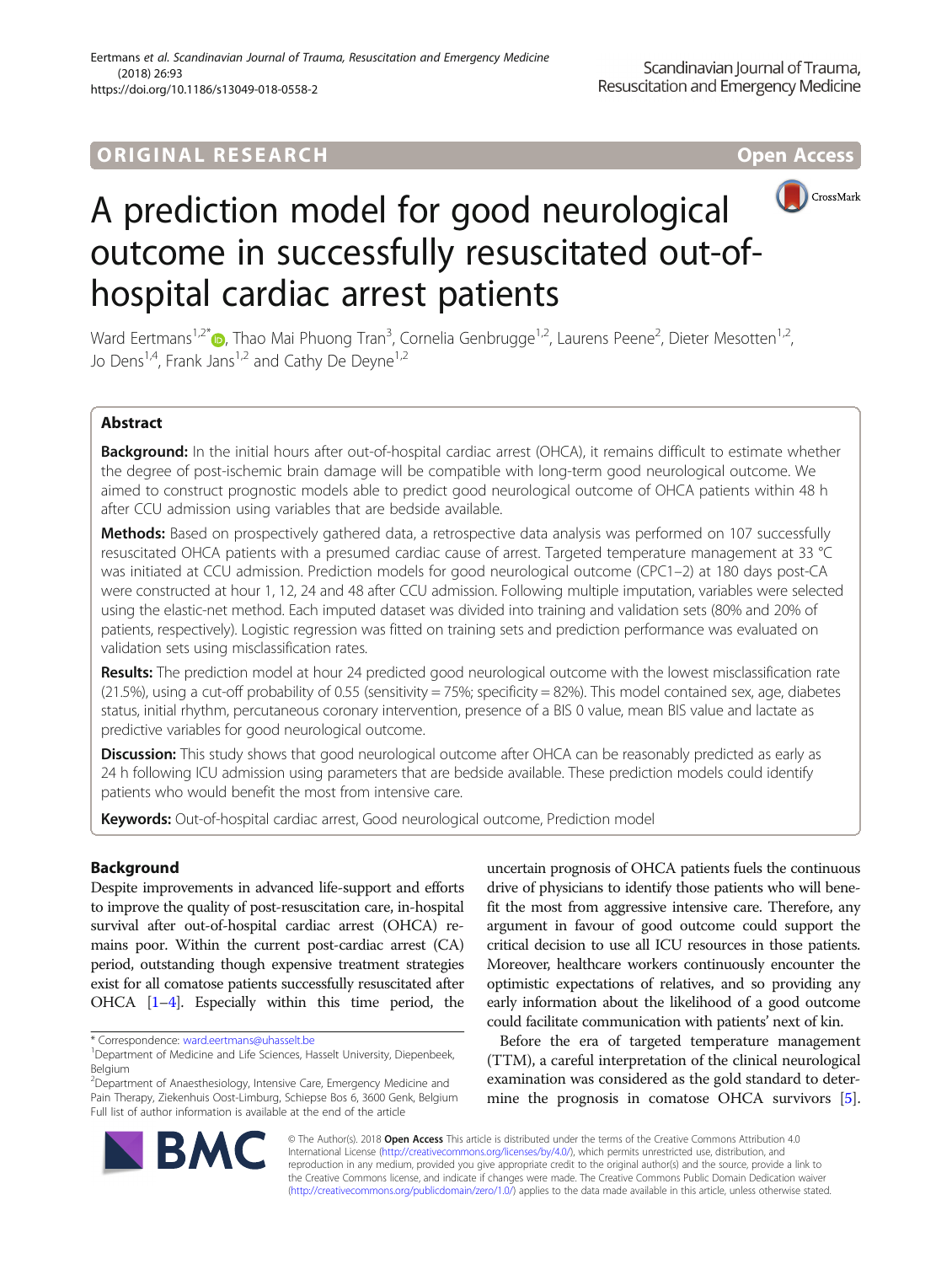With the implementation of TTM and its concomitant use of sedatives, specific clinical signs have become unreliable for outcome prediction within the initial 24 h  $[4, 6]$  $[4, 6]$  $[4, 6]$  $[4, 6]$ . Multiple prognostic markers have been introduced to aid with poor outcome prognostication after OHCA, but do not possess enough discriminatory power on their own to predict outcome (i.e. electroencephalography (EEG), somatosensory-evoked potentials (SSEPs), biochemical markers and brain imaging). Besides, these are not always continuously or sometimes only locally available, are expensive, laborious and above all, require expertise for reliable interpretation [[4](#page-7-0), [6](#page-7-0)–[8](#page-7-0)]. Early outcome prognostication should therefore perhaps focus on good rather than poor outcome prediction, especially since guidelines state that the decision to withdraw life-sustaining therapy should be postponed to at least 72 h after CA. Models for the prediction of neurological outcome have been described previously, but use often variables that are rather ambiguous or unavailable at the bedside  $[9-14]$  $[9-14]$  $[9-14]$  $[9-14]$ . A prediction model, capable of estimating the probability on good outcome in the early hours based on parameters that are bedside available, could be of major interest for physicians to identify those patients with a reasonable chance of recovery. Additionally, these prediction models might also provide assistance for patient stratification in future randomized controlled trials or epidemiological studies. Therefore, this retrospective study aimed to develop prognostic models – using a training and (internal) validation set – to predict good neurological outcome as soon as possible in OHCA patients using variables that are bedside available after ICU admission.

# Methods

# Study population

All consecutive adult comatose survivors who were successfully resuscitated from OHCA and admitted to the Coronary Care Unit (CCU) of our tertiary care hospital (Ziekenhuis Oost-Limburg, Genk, Belgium), were prospectively enrolled between March 2011 and May 2015. Exclusion criteria were an obvious non-cardiac cause of arrest, in-hospital cardiac arrest and inadequately performed TTM at 33 °C. A head computed tomography (CT) scan was performed if no obvious cause of arrest was found. In this patient cohort, we previously investigated the prognostic value of Near-Infrared Spectroscopy (NIRS) and BIS monitoring, which are neuromonitoring tools known for their non-invasiveness, ease of use and bedside availability [\[15,](#page-8-0) [16](#page-8-0)]. Based on these prospectively gathered data, this retrospective study aimed to construct multivariate prediction models for good neurological outcome using these non-invasive cerebral parameters in conjunction with other variables that are readily available following CCU admission. The study protocol was approved by the local Committee for Medical Ethics (11/ 066). Written informed consent was obtained from the patients' next of kin and was reconfirmed if the patient regained consciousness.

# Post-resuscitation protocol

Our institutional post-resuscitation protocol has been described elsewhere [\[15](#page-8-0), [17](#page-8-0)]. All patients were intubated, mechanically ventilated and sedated by intravenous administration of remifentanil and propofol or midazolam. Unless an obvious non-cardiac cause of arrest could be identified, urgent coronary angiography was performed by interventional cardiologists, followed by a percutaneous coronary intervention. Immediately after admission to the emergency department, TTM at 33 °C was initiated by administering cold saline intravenously  $(4 °C - 15-30$  ml/kg). Once admitted at the CCU, TTM was further mechanically induced and maintained at 33 °C for 24 h using endovascular (Icy-Catheter, Coolgard® 3000, Alsius, Irvine, CA, USA) or surface (ArcticGel™ pads, Arctic Sun® 5000, Medivance, Louisville, Colorado, USA) cooling systems. Hereafter, patients were rewarmed over the next 12 h (0.3 °C/hour). All systems were equipped with a feedback loop system to control target temperature using an oesophageal temperature probe. Only in case of muscle shivering, cisatracurium was administered. Within the TTM period, sedation was titrated to obtain values between − 3 and − 5 on the Richmond Agitation-Sedation scale. Cannulation of the radial artery ensured a continuous registration of blood pressure. Placement of a pulmonary artery catheter was left at the discretion of the treating physician and provided information about mixed venous blood oxygen saturation. According to the guidelines, mean arterial pressure was strictly maintained above 65 mmHg using norepinephrine [\[18](#page-8-0)]. Additionally, an hourly blood gas analysis was performed including the determination of lactate. From February 2012 onwards, neuron-specific enolase (NSE) was determined at hour 24 and 48 following CCU admission. Patients were extubated when their neurological, respiratory and hemodynamic status had been recovered sufficiently.

# Neuromonitoring

Cerebral tissue oxygen saturation  $(SctO<sub>2</sub>)$  was continuously measured using FORE-SIGHT™ technology (CAS Medical systems, Branford, CT, USA) for 72 h following CCU admission. Furthermore, Bispectral Index (BIS) monitoring using the BIS VISTA™ (Aspect Medical Systems, Inc. Norwood, USA) was started as soon as possible and continued up to 72 h. Both NIRS and BIS sensors were bilaterally placed on the forehead before the start of TTM and covered to prevent ambient light interference. According to manufacturer's instructions, the BIS sensor was placed above the eyebrows and NIRS sensors were positioned above the BIS sensor. It needs to be stressed that NIRS sensors should not be placed at a place where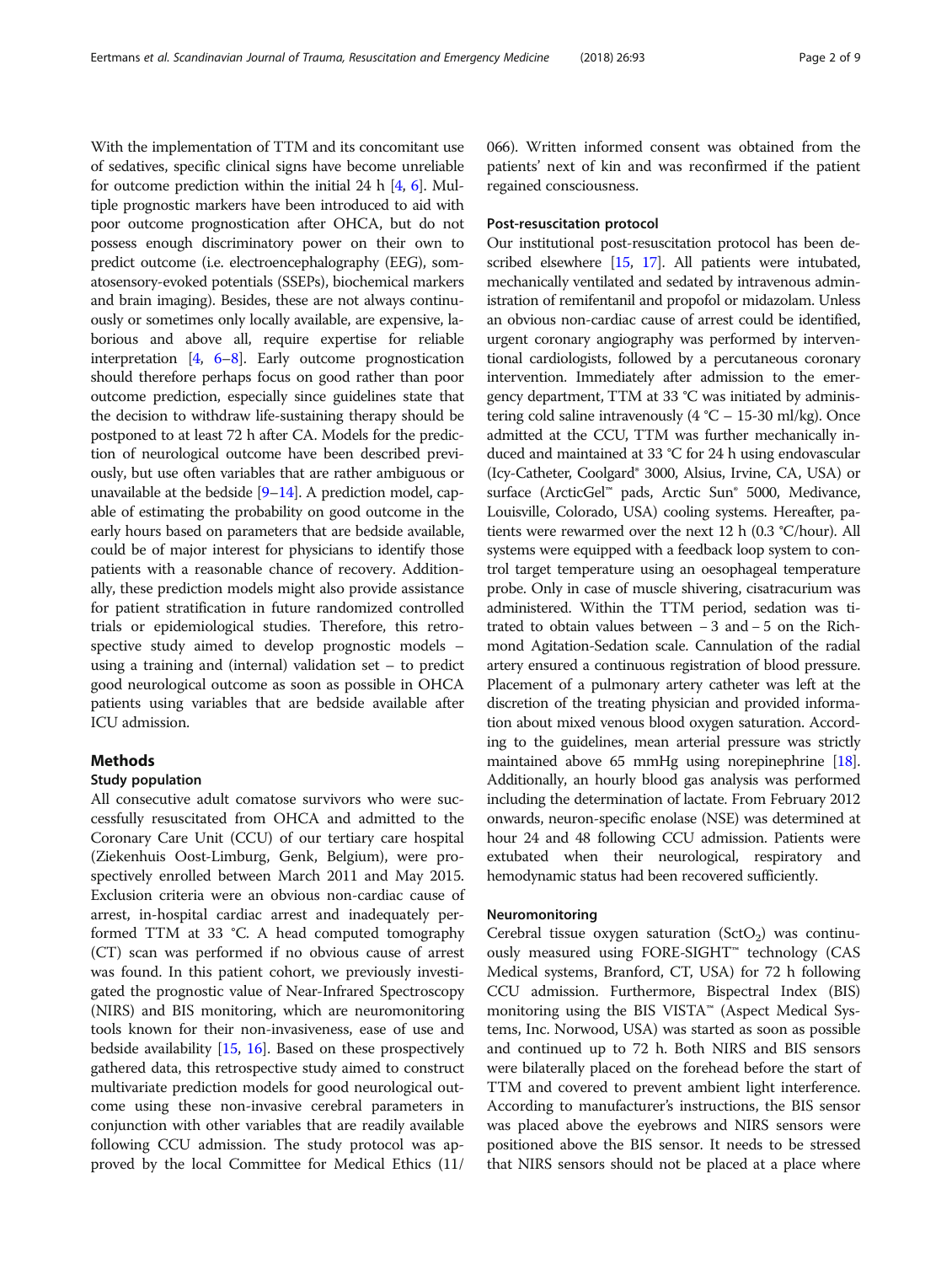they are at risk to lose connection with the skin (e.g. on the hairline). Therefore, in patients with a limited amount of space on the forehead to place both NIRS and BIS sensors (due to a lower hairline), priority was given to NIRS, ignorant which of both parameters contained the highest prognostic power. Obviously, this clarifies the high degree of missingness of BIS data in our entire study cohort. Together with hemodynamic data,  $SctO<sub>2</sub>$  was collected with a 2 s time interval and BIS data was stored every second. Although treating physicians were not blinded to the recorded NIRS and BIS values, therapeutic interventions were performed according to the guidelines and at the discretion of the treating physician. As such, the collected NIRS and BIS data were solely being collected for research purposes and were not being used to guide therapeutic interventions or to assist with the process of neuroprognostication.

## Outcome assessment

At 180-days post-CA, surviving patients were interviewed at follow-up by attending cardiologists. These medical reports were retrospectively assessed by a single assessor (W.E.) who defined patients' outcome using the Cerebral Performance Category (CPC) scale. No outcome data was missing. According to the scale classification, CPC 1 indicates good cerebral performance; CPC 2 signifies a moderate disability but sufficient cerebral functioning for independent daily-life activity; CPC 3 implies severe disability with dependency on others; CPC 4 indicates coma or vegetative state and CPC 5 stands for death [\[19\]](#page-8-0). A CPC1–2 and CPC3–5 was considered as a good and a poor neurological outcome, respectively.

### Statistical analysis

Prediction models for good neurological outcome at 180 days post-CA (CPC1–2) were constructed at hour 1, 12, 24 and 48 after CCU admission (Fig. [1](#page-3-0)). Variables considered to be included at all time points were: sex, age, diabetes status, witnessed arrest, initial rhythm (with asystole as reference category), percutaneous coronary intervention, initial lactate, initial haemoglobin, initial creatinine, mean arterial pressure, BIS value of 0, mean BIS, mean cerebral oxygen saturation. Along with these variables, the following parameters were considered to be included: lactate, haemoglobin, creatinine and mixed venous oxygen saturation levels at the respective time points. Furthermore, NSE was considered at hour 24 and 48.

To account for missing variables, multiple data imputation was performed. Predictive mean matching imputation was used for continuous variables and logistic regression with bootstrap was performed to impute binary variables. For categorical variables with more than two levels, polytomous logistic regression was used to impute [[20](#page-8-0)]. The number of imputations was equal to the percentage of missingness at each data set for four different time points [\[21\]](#page-8-0). The elastic-net method was then used to perform variable selection for all imputed datasets [[22](#page-8-0)]. Variables repeatedly retained in more than 50% of the imputed datasets were chosen for model fitting. To select the optimal values of the elastic-net penalty  $\alpha$  and the tuning parameter λ, ten-fold cross-validation was used. The logistic regression model could be specified as:

$$
log\left[\frac{P(Y_i = 1)}{1 - P(Y_i = 1)}\right] = \beta_0 + \sum_{j=1}^p \beta_1 X_{ij}
$$

Where  $j(1, p)$  is the j predictor included in the model and  $i = 1$ , n is the number of observations in each imputed data set and  $P(Y_i = 1)$  is the probability of survival for patient i.

Once the variables were selected, the performance of the final multivariate logistic regression was assessed for each imputed dataset and results were pooled to make final inference for data at each time point. Each imputed dataset was randomly divided into a training set (80% of patients) and a validation set (20% of patients). Logistic regression was fitted on the training sets and the prediction performance of the resulting model was evaluated on the validation sets by means of misclassification rates (i.e. percentage of cases misclassified; Fig. [1](#page-3-0)). For this purpose, diverse cut-off points were prespecified. Logistic regression was fitted on all imputed datasets per time point with cut-off points ranging from 0.10 to 0.90 by an increment of 0.05. When the calculated probability from logistic regression was larger than the chosen cut-off point, the patient was categorized as survival (CPC1–2). The corresponding sensitivities and specificities were calculated. Cut-off points that produced both a sensitivity and specificity larger than 70% were chosen. After the cut-off points were determined, the performance of the final (multivariate) logistic regression models constructed at the four time points was assessed by means of the misclassification rate. The optimal cut-off point for each time point was the one with the smallest misclassification rates. Additionally, the area under the receiver operating characteristics curve (AUROC) was calculated for each imputed data set and pooled per time point. We used R 3.2.1 statistical software (R Foundation for Statistical Computing, Vienna, Austria) for multiple imputation, model selection and SAS Software version 13.2 (SAS, Cary, NC, USA) for pooling the results over the different imputed data sets using logistic regression.

# Results

Between March 2011 and May 2015, 147 successfully resuscitated comatose OHCA patients, admitted to the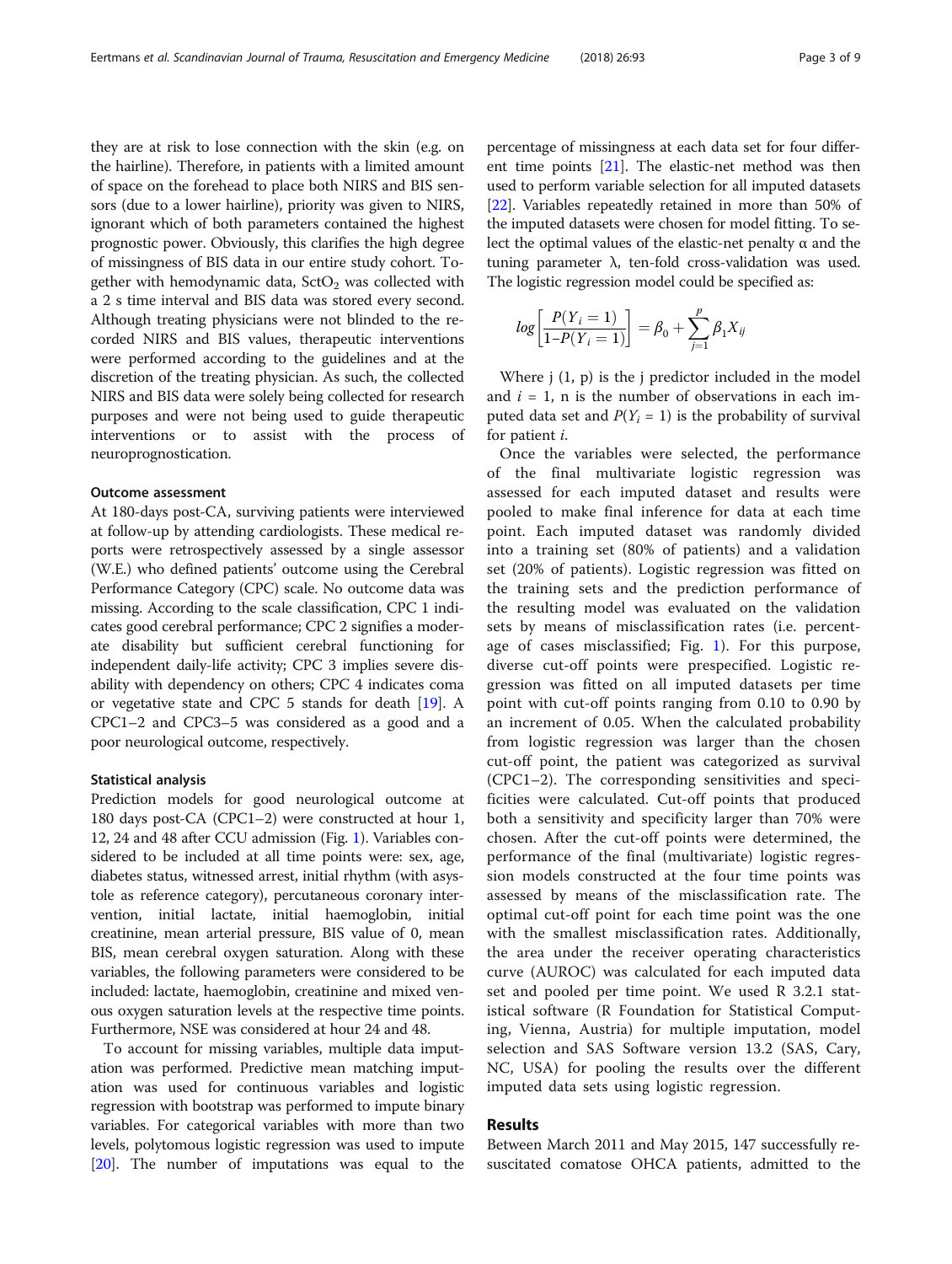<span id="page-3-0"></span>

the developmental process of the constructed prediction models at selected time points following CCU admission. Twenty-four hours after CCU admission, good neurological outcome was predicted with the lowest misclassification rate (i.e. the optimal model; top of figure). The probability for good neurological outcome can be calculated using the correlation coefficients from all variables (bottom of figure). For example, an 84-year old female patient without diabetes, successfully resuscitated from an OHCA with ventricular fibrillation as initial rhythm, was admitted to the emergency department and was transferred to the catherization lab where she received a percutaneous coronary intervention. Twenty-four hours after CCU admission, she did not experienced a BIS value of 0, mean BIS over 24 h was 46 and lactate was 1.2 mmol/l. Based on the formula, the calculated probability of good neurological outcome in this patient would be 0.68 which is higher than the proposed cut-off probability of 0.55. In this specific patient, good neurological outcome can be predicted with a sensitivity of 75% and specificity of 82%

emergency department and transferred to the Coronary Care Unit, were screened for eligibility. Data of 25 patients were excluded due to the following ineligibility reasons: cooling with mattress  $(n = 8)$ , in-hospital cardiac arrest ( $n = 10$ ), drowning/hanging ( $n = 3$ ), no TTM at 33 °C ( $n = 4$ ). Furthermore, 15 out of 122 eligible patients were not retained for final data analysis due to the following reasons: coronary-artery bypass graft surgery at day 2 ( $n = 1$ ) and not included due to no storage of (continuous) hemodynamic,  $\text{StO}_2$  and BIS data (*n* = 14). In total, 107 successfully resuscitated comatose OHCA patients with a cardiac cause of arrest were included for data analysis of whom 50  $(47%)$  had a good  $(CPC1-2)$ and 57 (53%) a poor neurological outcome (CPC3–5) at 180 days post-CA. Demographic data of all included patients are provided in Table [1](#page-4-0). Prediction models for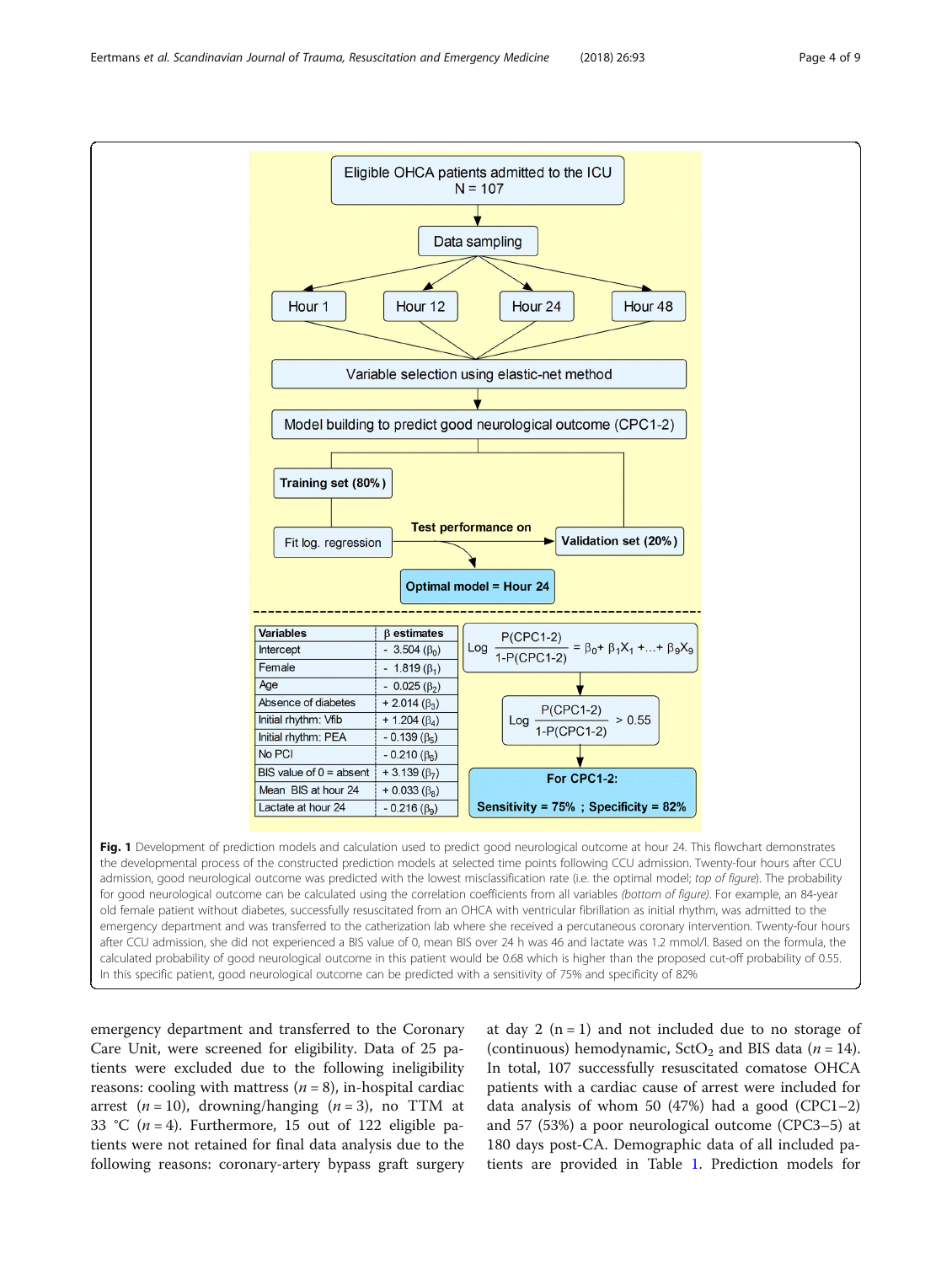| Parameter                                    | Survivors<br>$(CPC1-2)$ | Non-survivors P-value<br>$(CPC3-5)$ |                |
|----------------------------------------------|-------------------------|-------------------------------------|----------------|
| Patients, n (%)                              | 50 (53)                 | 57 (47)                             | $\overline{1}$ |
| Age, mean $(\pm SD)$                         | $61 + 13$               | $65 \pm 13$                         | 0.058          |
| Male, n (%)                                  | 39 (78)                 | 36(63)                              | 0.094          |
| Surface cooling, n (%)                       | 25(50)                  | 36(63)                              | 0.178          |
| Endovascular cooling, n (%)                  | 25(50)                  | 21(37)                              | 0.178          |
| Initial rhythm                               |                         |                                     |                |
| Ventricular fibrillation, n (%)              | 42 (84)                 | 26 (46)                             | < 0.001        |
| Pulseless electrical activity, n (%)         | 4(8)                    | 7(12)                               | 0.527          |
| Asystole, n (%)                              | 4(8)                    | 20(35)                              | < 0.001        |
| Witnessed arrest, n (%)                      | 45 (90)                 | 46 (81)                             | 0.246          |
| Coronary angiography, n (%)                  | 46 (92)                 | 41 (72)                             | 0.012          |
| Percutaneous coronary<br>intervention, n (%) | 36(72)                  | 22 (39)                             | 0.001          |
| Mean $SctO2$                                 |                         |                                     |                |
| At hour 1                                    | $64 \pm 7$              | $66 \pm 6$                          | 0.184          |
| At hour 12                                   | $65 \pm 6$              | $64 \pm 5$                          | 0.588          |
| At hour 24                                   | $68 \pm 5$              | $66 \pm 6$                          | 0.09           |
| At hour 48                                   | $71 \pm 5$              | $72 + 6$                            | 0.779          |

<span id="page-4-0"></span>Table 1 Demographics

Significant values ( $p$ <0.05) are indicated in bold

good neurological outcome at 180 days post-CA were constructed at hour 1, 12, 24 and 48 after CCU admission. As two patients died before hour 12, 105 patients were retained for the models at hour 12 and hour 24. Ten patients died between hour 24 and hour 48,

resulting in 95 patients who were retained for the model at hour 48.

In total, 13, 17, 18 and 18 variables were considered in the prediction models at hour 1, 12, 24 and 48, respectively (Table 2). Based on the elastic-net method, 5, 9, 8 and 7 variables were retained in the models at hour 1, 12, 24 and 48, respectively. Variables retained in all prediction models were diabetes, initial rhythm, percutaneous coronary intervention, mean BIS value at the respective time point and the presence of a BIS 0 value within the respective time frames. Lactate and sex were present at hour 12, 24 and 48, while age was only retained at hour 12 and 24 following CCU admission. In addition, creatinine was predictive for good neurological outcome at hour 12 after CCU admission. NSE was determined at hour 24 and 48, but was only retained in the model at hour 48. Mean  $StO<sub>2</sub>$  values were not present at a single time point (Table 2).

Multivariate logistic regression was performed and results were pooled for each time point (Table 2). The pooled  $\chi^2$  of the Hosmer and Lemeshow test for the prediction model at hour 1, 12, 24 and 48 was 0.95, 0.90, 0.96 and 0.99, respectively, indicating a good fit for all models. Then, the performance of all prediction models was assessed by means of the misclassification rate, where the most optimal model is considered as the one generating the lowest misclassification rates. All models predicted good neurological outcome with a sensitivity and specificity above 70%

**Table 2** Prediction models with retained variables at the four time points following ICU admission

| Variables                     | Hour 1 ( $\chi^2$ = 0.95) |         | Hour 12 ( $\chi^2$ = 0.90) |         | Hour 24 ( $\chi^2$ = 0.96) |         | Hour 48 ( $\chi^2$ = 0.99) |         |
|-------------------------------|---------------------------|---------|----------------------------|---------|----------------------------|---------|----------------------------|---------|
|                               | Estimate (SE)             | P-value | Estimate (SE)              | P-value | Estimate (SE)              | P-value | Estimate (SE)              | P-value |
| Intercept                     | $-4.462(1.258)$           | < 0.001 | $-1.213(2.297)$            | 0.598   | $-3504(2.242)$             | 0.118   | $-1.124(1.544)$            | 0.467   |
| Female                        |                           |         | $-1.819(0.843)$            | 0.031   | $-1.244(0.763)$            | 0.103   | $-1.622(0.939)$            | 0.085   |
| Age                           |                           |         | $-0.032(0.028)$            | 0.245   | $-0.025(0.025)$            | 0.332   |                            |         |
| Absence of diabetes           | 1.196 (0.725)             | 0.099   | 1.673 (0.982)              | 0.089   | 2.014 (0.977)              | 0.039   | 1.880 (1.176)              | 0.110   |
| Initial rhythm                |                           |         |                            |         |                            |         |                            |         |
| Ventricular fibrillation      | 2.213 (0.734)             | 0.003   | 0.653(0.915)               | 0.475   | 1.204(0.872)               | 0.168   | 0.717(0.960)               | 0.455   |
| Pulseless electrical activity | 0.861(0.972)              | 0.376   | $-1.456(1.234)$            | 0.238   | $-0.139(1.228)$            | 0.910   | $-0.504(1.387)$            | 0.716   |
| No PCI                        | $-0.776(0.553)$           | 0.160   | $-0.630(0.752)$            | 0.402   | $-0.210(0.662)$            | 0.751   | $-0.315(0.734)$            | 0.668   |
| Absence of BIS value of 0     | 1.966 (0.751)             | 0.009   | 3.717 (0.942)              | < 0.001 | 3.139 (0.898)              | 0.001   | 2.878 (0.942)              | 0.002   |
| Mean BIS at respective hour   | 0.017(0.014)              | 0.231   | 0.027(0.016)               | 0.085   | 0.033(0.019)               | 0.092   |                            |         |
| Lactate at respective hour    |                           |         | $-0.219(0.187)$            | 0.242   | $-0.216(0.235)$            | 0.358   | $-0.136(0.533)$            | 0.799   |
| Creatinine at respective hour |                           |         | $-0.331(0.310)$            | 0.287   |                            |         |                            |         |
| <b>NSE</b>                    |                           |         |                            |         |                            |         | $-0.023(0.016)$            | 0.153   |

BIS Bispectral Index,NSE Neuron-specific enolase, PCI Percutaneous coronary intervention, SE Standard error,  $\chi^2$  chi-square statistic indicating the goodness-of-fit These are the final multivariate logistic regression models with retained variables based on the elastic-net method

• Variables considered to be included at all time points: sex, age, diabetes status, witnessed arrest, initial rhythm (with asystole as reference category), PCI, initial lactate, initial haemoglobin, initial creatinine, mean arterial pressure, BIS value of 0, mean BIS, mean cerebral oxygen saturation

• Variables considered to be included at hour 12, 24 and 48: lactate, haemoglobin and creatinine and mixed venous oxygen saturation at respective time points • Variable considered to be included at hour 24 and 48: NSE at respective time points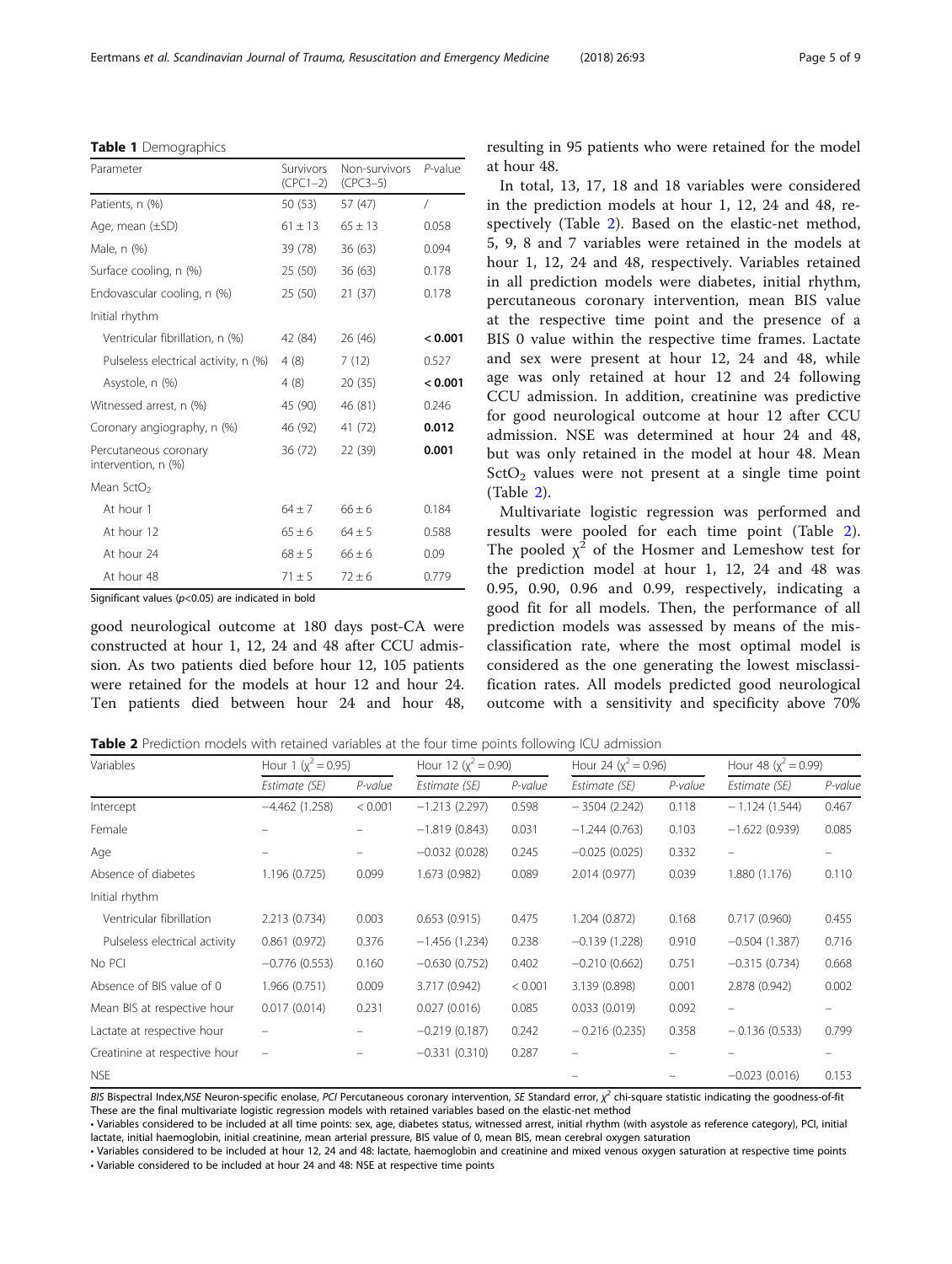| Cut-off<br>probability | Misclassification rate |               |                 | Sensitivity              |                              |                |                          | Specificity    |                |                |                          |                |
|------------------------|------------------------|---------------|-----------------|--------------------------|------------------------------|----------------|--------------------------|----------------|----------------|----------------|--------------------------|----------------|
|                        | H1                     | H12           | H <sub>24</sub> | H48                      | H1                           | H12            | H <sub>24</sub>          | H48            | H1             | H12            | H <sub>24</sub>          | H48            |
| 0.45                   | 26.2(9.1)              | 22.9(8.0)     | 21.8(8.2)       | $\overline{\phantom{a}}$ | 75.2<br>(12.5)               | 78.4<br>(12.2) | 79.8<br>(12.4)           | -              | 70.8<br>(14.9) | 76.2<br>(11.8) | 77.4<br>(13.2)           |                |
| 0.50                   | 25.3(9.2)              | 22.5(8.2)     | 21.5(8.2)       | $\hspace{0.1mm}$         | 72.9<br>(12.8)               | 76.5<br>(12.8) | 77.6<br>(12.9)           | -              | 77.4<br>(13.7) | 78.9<br>(11.6) | 79.9<br>(12.6)           |                |
| 0.55                   | 24.8<br>(9.2)          | 22.3<br>(8.3) | 21.5<br>(8.4)   | 23.7(9.6)                | 70.5<br>(13.1)               | 74.1<br>(13.5) | 75.3<br>(13.6)           | 78.6<br>(14.2) | 74.3<br>(14.4) | 81.5<br>(11.3) | 82.2<br>(12.3)           | 74.6<br>(15.6) |
| 0.60                   | -                      |               | -               | 23.4(9.5)                | $\qquad \qquad \blacksquare$ |                |                          | 76.8<br>(14.4) |                |                | $\overline{\phantom{0}}$ | 77.2<br>(15.0) |
| 0.65                   |                        |               | -               | 23.3<br>(9.4)            | -                            |                | $\overline{\phantom{0}}$ | 74.6<br>(14.6) | -              |                | $\overline{\phantom{0}}$ | 77.4<br>(13.2) |

Table 3 Prediction performance of the four prediction models

Misclassification rate is the percentage of cases misclassified. The optimal cut-off probability yielding the smallest misclassification rate is indicated in bold for each time point. Misclassification rate, sensitivity and specificity are presented in percentage (standard errors)

(Table 3). However, the prediction model at hour 24 predicted good neurological outcome with the lowest misclassification rate (21.5%; 95% CI: 19.5–23.5) using a cut-off probability of 0.55 (Mean AUROC = 0.918. Fig. [1\)](#page-3-0).

The probability (P) of survival at hour 24 following CCU admission can be calculated using the following equation:

 $\text{Log}\left[\hat{P}(\text{Survival}) / \big(1 - \hat{P}(\text{Survival})\big)\right] =$ 

- $-$  3.504(intercept)
- $1.244$  (if patient is female)
- 0:025x age of patient
- $+ 2.014$ (if diabetes is absent)
- + 1.204(if initial rhythm is ventricular fibrillation) $*$
- **0.139** (if initial rhythm is pulseless electrical activity)\*<br>\*asystole as initial rhythm was set as reference category
- 
- 0.210(if no percutaneous coronary intervention was performed)
- $+3.139$  (if a BIS value of 0 was absent within the first 24 hours)
- $+$  0.033x mean BIS value at hour 24
- − 0:216x lactate value at hour 24

Using this cut-off point of 0.55, the prediction model at hour 24 predicted good neurological outcome with a sensitivity of 75.3% (95% CI: 72.1–78.2) and specificity of 82.2% (95% CI: 79.3–85.1) (Fig. [1](#page-3-0)).

At hour 24, missingness was present in 12 variables, namely initial haemoglobin (0.9%), diabetes (1.9%), witnessed arrest (2.8%), initial Rhythm (3.7%), initial lactate (8.4%), initial creatinine (8.4%), mean MAP at hour 24  $(9.5\%)$ , mean SvO<sub>2</sub> at hour 24 (21%), NSE (26.7%), BIS 0 value (27.6%) and mean BIS value at hour 24 (38.1%). Missingness at the other time points is shown in Table 4.

# **Discussion**

Our data show that good neurological outcome at 180 days post-CA can be predicted in successfully resuscitated comatose OHCA patients treated with TTM at 33 °C using prediction models containing variables that are early and bedside available after CCU admission. In order to predict good neurological outcome as early as possible, multilevel prediction models were constructed at hour 1, 12, 24 and 48 after CCU admission which all reached a sensitivity and specificity above 70%. Using a cut-off point of 0.55, the prediction model at hour 24 predicted good neurological outcome with the smallest misclassification rate, corresponding to a sensitivity of 75% and specificity of 82%.

Identifying post-CA patients who would maximally benefit from full supportive therapy without unnecessary suffering remains hard to achieve once admitted to the ICU. Nowadays, specific clinical signs in the initial 24 h have become inaccurate due to the implementation of TTM [[4,](#page-7-0) [6\]](#page-7-0). Electro-encephalography, SSEPs, biomarkers and brain imaging are prognostic tools recommended by current guidelines to assist with outcome prognostication, but are often not constantly available in daily clinical practice, are time-consuming, expensive and require clinical expertise [\[4](#page-7-0), [23](#page-8-0)–[26\]](#page-8-0). In an attempt to account

| Table 4 Percentage of missingness at the four time points |  |  |  |  |
|-----------------------------------------------------------|--|--|--|--|
| following ICU admission                                   |  |  |  |  |

| $-1$                  |        |         |                    |         |
|-----------------------|--------|---------|--------------------|---------|
| Variables             | Hour 1 | Hour 12 | Hour <sub>24</sub> | Hour 48 |
| Mean MAP              | 11.2%  | 7.6%    | 9.5%               | 23.2%   |
| Mean BIS              | 34.6%  | 35.2%   | 38.1%              | 46.3%   |
| Absence of BIS 0      | 33.6%  | 26.7%   | 27.6%              | 25.3%   |
| Mean SvO <sub>2</sub> |        | 21.9%   | 21.0%              | 25.3%   |
| <b>NSF</b>            |        |         | 26.7%              | 27.4%   |
| Creatinine            | 8.4%   | 2.9%    | X                  | 9.5%    |
| l actate              | 8.4%   | Χ       | X                  | 4.2%    |
| Mean SctO2            | X      | Χ       | X                  | 21.1%   |

Creatinine and lactate value at hour 1 had the similar percentage of missingness across all time points (both with 8.4%). Missing variables with less than 5% of missingness were initial haemoglobin (1.0%), diabetes (1.9%), witnessed arrest (2.8%) and initial rhythm (3.7%)

/ variable not included in the respective model

X no missingness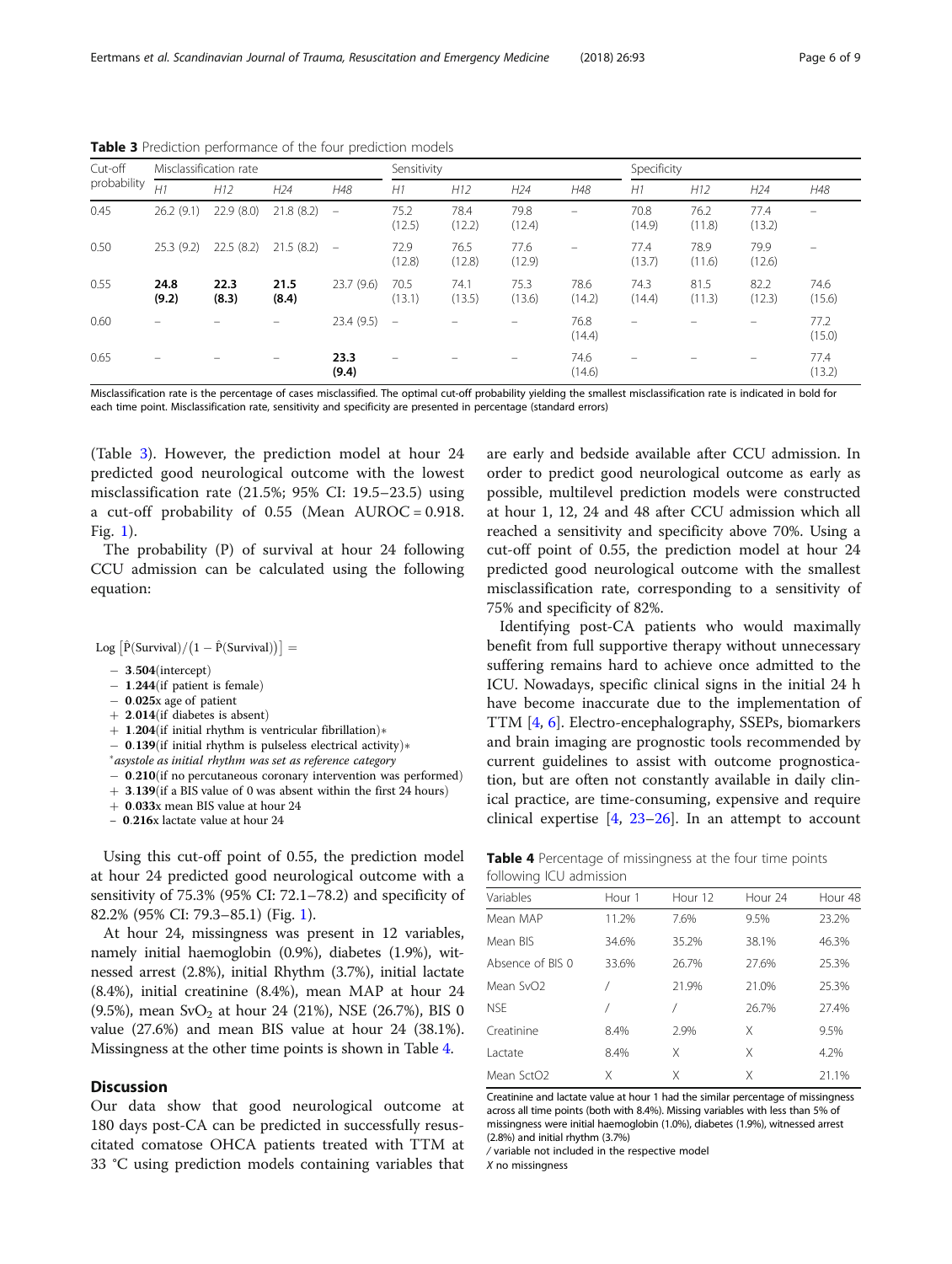for these hurdles and facilitate bedside prognostication, we previously investigated the role of NIRS and BIS monitoring in terms of outcome prediction [\[15,](#page-8-0) [16,](#page-8-0) [27](#page-8-0)]. This retrospective analysis now aimed to construct multivariate regression models including these cerebral parameters combined with variables, readily available at ICU admission, in order to predict good neurological outcome after OHCA. Unlike scoring systems developed by others, we decided to ignore ambiguous variables such as 'low-flow' and 'no-flow' times as these are often unknown or incorrectly reported  $[9-14]$  $[9-14]$  $[9-14]$  $[9-14]$  $[9-14]$ . In this study, the constructed prediction models at hour 1, 12, 24 and 48 after admission succeeded to predict good neurological outcome at 180 days post-CA, all with a sensitivity and specificity above 70%. The model which classified OHCA patients with the lowest misclassification errors was the one at hour 24 and contained sex, age, diabetes status, initial rhythm, percutaneous coronary intervention, the absence of a BIS 0 value within the first 24 h, mean BIS value at hour 24 and lactate as predictive variables for good neurological outcome. This model was able to predict good neurological outcome with a sensitivity of 75% and specificity of 82% when 0.55 was used as cut-off point. It has to be stated that the obtained predictive performance of our model should be considered as rather modest. Hence, we certainly do not advise the use of our prediction models to assist with the clinical prognostication process at the moment. On the contrary, external validation in a large patient cohort without missing data will be a prerequisite before clinical implementation will be possible. Additionally, further research attempts should now investigate whether the performance of our constructed prediction models could be improved by adding other prognostic parameters. Therefore, our research findings might be considered as one of the first steps in the development of an easy tool, that is able to identify OHCA patients who might benefit the most from aggressive treatment, and for whom finite healthcare sources should be optimized. For now, our models might be of potential interest as guidance for designing risk stratification models in clinical research with variable resource allocation or could be used to enhance future research initiatives focusing on new therapies. Additionally, the results of this study could be helpful for the design of future epidemiological studies as it is often difficult to select which data should be assembled and when these should optimally be collected after CCU admission [[28\]](#page-8-0).

As shown by others, initial rhythm, percutaneous coronary intervention and diabetes status prior to CA were variables retained at all selected time points in this study [[29](#page-8-0)–[31\]](#page-8-0). Likewise, both mean BIS values and the absence of a BIS 0 value appear to be predictors for good neurological outcome across all time points, thereby confirming

the prognostic validity of BIS monitoring in the post-CA setting once again  $[16, 27, 32-34]$  $[16, 27, 32-34]$  $[16, 27, 32-34]$  $[16, 27, 32-34]$  $[16, 27, 32-34]$  $[16, 27, 32-34]$  $[16, 27, 32-34]$ . In line with previous studies, gender, age as well as lactate and creatinine levels were predictive for good neurological outcome, albeit not immediately following ICU admission [\[35](#page-8-0)–[38](#page-8-0)]. Finally, NSE was only retained in the model at hour 48 which is in accordance with previous studies [\[25](#page-8-0), [39](#page-8-0)].

In recent years, the prognostic value of  $SctO<sub>2</sub>$  has been examined thoroughly in the post-CA setting. Several studies demonstrated that high  $SctO<sub>2</sub>$  values during TTM at 33 °C were associated with a higher likelihood of favourable neurological outcome [[17](#page-8-0), [40](#page-8-0)]. Storm and co-authors even suggested a  $\text{SctO}_2$  value of 50% as therapeutic target  $[41]$  $[41]$ . In the largest post-resuscitation cohort so far, we previously showed that the overall course of  $StO<sub>2</sub>$  was different between OHCA patients with a good and poor neurological outcome. Nonetheless, the observed  $SctO<sub>2</sub>$  margin seemed to be too narrow to likely represent outcome differentiation. As such, it was concluded that  $SctO<sub>2</sub>$  lacked prognostic power on its own to serve in outcome prognostication [[15\]](#page-8-0). The role of  $\text{SctO}_2$  as prognostic marker included in a multivariate prediction model, on the other hand, has not been investigated until now. Based on our analysis, we are the first to show that  $StO<sub>2</sub>$  was not retained in any multivariate regression model at a single time point upon CCU admission. Therefore, this study illustrates once more the limited prognostic value of  $SctO<sub>2</sub>$  by itself in the early hours following ICU admission.

This study has several limitations. First, this was a single-centre study with a limited number of patients included. Secondly, multiple imputation was used to account for missingness in certain variables. Nevertheless, imputed values were deemed as persuasive based on the generated density plots of the observed and imputed data (not shown). On the other hand, a possible selection bias could not have been excluded if only the cases were included with all available parameters. Still, it should be recognised that in some variables, including the SvO2, missingness might not have been completely at random. Although the placement of a pulmonary artery catheter was left at the discretion of the treating physician, it might have been the case that these catheters were placed in clinically more unwell patients, meaning that missing values could have been systematically higher than recorded values. A pulmonary artery catheter was placed in 35 out of the 50 patients with a good neurological outcome (70%) and in 47 out of the 57 patients with a poor neurological outcome (82%). Third, BIS monitoring might not be routinely applied in other centres which might complicate the usefulness of our prediction models. Nonetheless, BIS monitoring is cost-effective, non-invasive and can be made available at the bedside rather easily. On the other hand, BIS data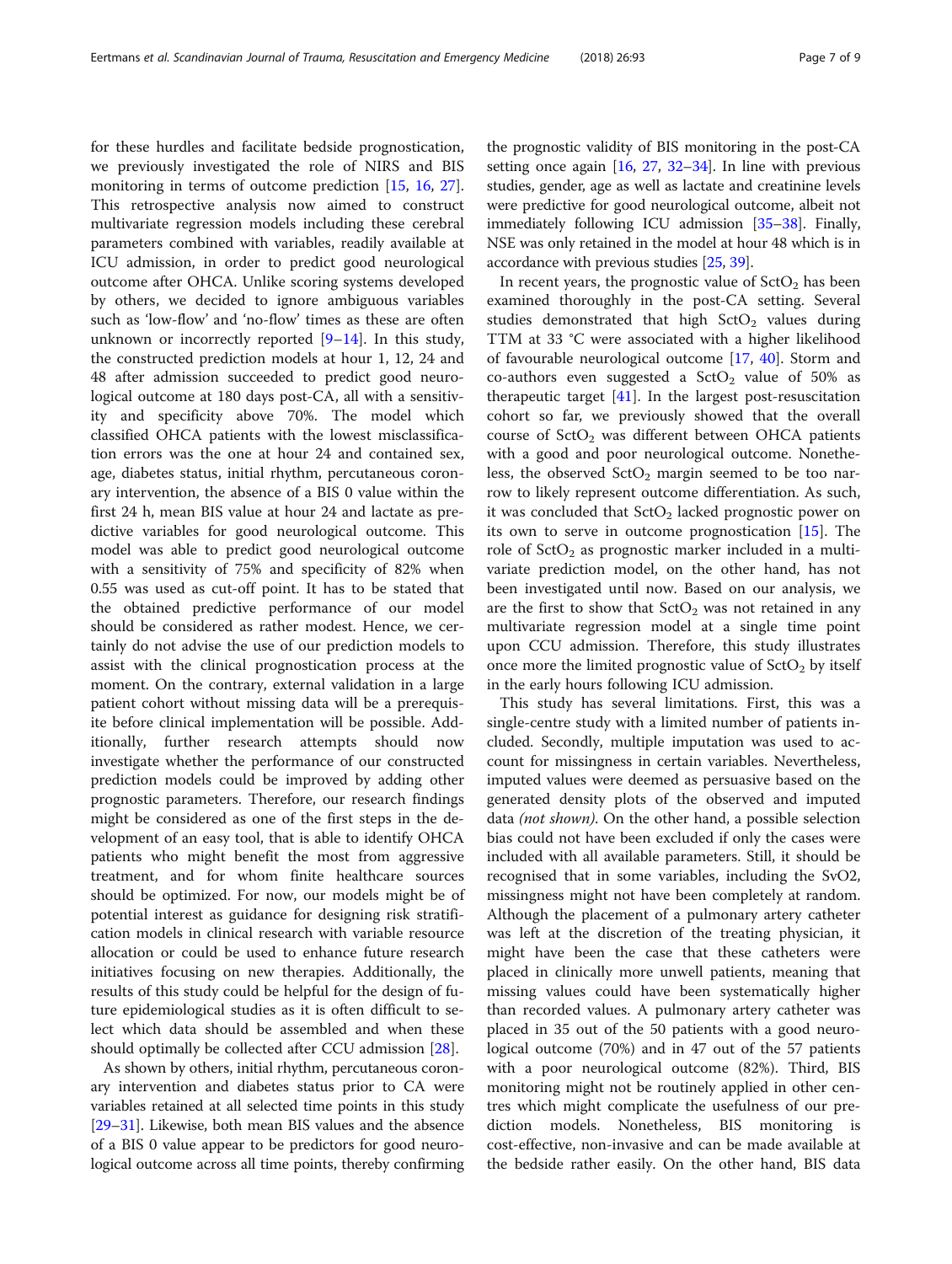<span id="page-7-0"></span>were not kept blinded for treating physicians through which we cannot fully exclude the possibility that the prognostic value of BIS was being artificially inflated during the study period. Nonetheless, treating physicians were cardiologists who are not familiar with the use and interpretation of BIS values. Finally, our prediction models were only validated internally. Even though it has been shown that n-fold cross validation generates stable estimates with low bias, external validation on an independent data set will be mandatory before these models can be used in routine clinical practice [[42\]](#page-8-0).

# Conclusion

Prognostic models for the prediction of survival in OHCA patients were constructed at hour 1, 12, 24 and 48 following CCU admission. The prediction model which classified OHCA patients with the lowest misclassification errors was the one at hour 24, yielding a sensitivity of 75% and specificity of 82%. In this model, sex, age, diabetes status, initial rhythm, percutaneous coronary intervention, the presence of a BIS 0 value, mean BIS value and lactate were the variables identified as predictive for good neurological outcome. At the moment, external validation in a larger patient cohort will be mandatory before this model can be translated into clinical practice.

#### Abbreviations

BIS: Bispectral index; CA: Cardiac arrest; CCU: Coronary Care Unit; CPC: Cerebral Performance Category; EEG: Electro-encephalography; ICU: Intensive Care Unit; NIRS: Near-Infrared Spectroscopy; NSE: Neuron-specific enolase; OHCA: Out-ofhospital cardiac arrest; P: Probability; SctO<sub>2</sub>: Cerebral tissue oxygen saturation; SSEP: Somatosensory evoked potential; TTM: Tssssargeted temperature management

#### Acknowledgements

The authors wish to thank the residents, nursing and medical staff of the coronary care unit of Ziekenhuis Oost-Limburg for their cooperation and support in this study.

#### Funding

This work was supported by the Limburg Clinical Research Program (LCRP) UHasselt-ZOL-Jessa, supported by the foundation Limburg Sterk Merk, Hasselt University, Ziekenhuis Oost-Limburg and Jessa Hospital.

#### Availability of data and materials

The datasets used and/or analyzed during the current study are available from the corresponding author on reasonable request.

# Authors' contributions

WE was responsible for the study execution, data management, data analysis, data interpretation, and manuscript writing. TT was responsible for statistical data analysis. CG was responsible for the study design, study execution, oversight of data management, data interpretation and critically revising the manuscript. LP was responsible for study execution and data management. DM and FJ were responsible for study design, interpretation of results and manuscript editing. JD and CDD were responsible for the conception, study design, study execution, data interpretation and manuscript editing. All authors read and approved the final manuscript.

#### Ethics approval and consent to participate

The study complies with the Declaration of Helsinki. Ethical approval was obtained before study onset from the local medical ethics committee (Comité Medische Ethiek Ziekenhuis Oost-Limburg 11/066). Written informed consent was obtained from the patients' next of kin.

# Consent for publication

Not applicable.

#### Competing interests

The authors declare that they have no competing interests.

# Publisher's Note

Springer Nature remains neutral with regard to jurisdictional claims in published maps and institutional affiliations.

#### Author details

<sup>1</sup>Department of Medicine and Life Sciences, Hasselt University, Diepenbeek Belgium. <sup>2</sup>Department of Anaesthesiology, Intensive Care, Emergency Medicine and Pain Therapy, Ziekenhuis Oost-Limburg, Schiepse Bos 6, 3600 Genk, Belgium. <sup>3</sup>Interuniversity Institute for Biostatistics and Statistical Bio-informatics, Hasselt University, Agoralaan Gebouw D, 3590 Diepenbeek, Belgium. <sup>4</sup> Department of Cardiology, Ziekenhuis Oost-Limburg, Schiepse Bos 6, 3600 Genk, Belgium.

# Received: 14 March 2018 Accepted: 10 October 2018 Published online: 09 November 2018

#### References

- 1. Laver S, Farrow C, Turner D, Nolan J. Mode of death after admission to an intensive care unit following cardiac arrest. Intensive Care Med. 2004;30(11): 2126–8.
- 2. Dragancea I, Rundgren M, Englund E, Friberg H, Cronberg T. The influence of induced hypothermia and delayed prognostication on the mode of death after cardiac arrest. Resuscitation. 2013;84(3):337–42.
- 3. Nielsen N, Wetterslev J, Cronberg T, Erlinge D, Gasche Y, Hassager C, et al. Targeted temperature management at 33 degrees C versus 36 degrees C after cardiac arrest. N Engl J Med. 2013;369(23):2197–206.
- 4. Nolan JP, Soar J, Cariou A, Cronberg T, Moulaert VR, Deakin CD, et al. European resuscitation council and European Society of Intensive Care Medicine Guidelines for post-resuscitation care 2015: Section 5 of the European Resuscitation Council Guidelines for Resuscitation 2015. Resuscitation. 2015;95:202–22.
- 5. Wijdicks EF, Hijdra A, Young GB, Bassetti CL, Wiebe S. Quality standards Subcommittee of the American Academy of N. practice parameter: prediction of outcome in comatose survivors after cardiopulmonary resuscitation (an evidence-based review): report of the quality standards Subcommittee of the American Academy of neurology. Neurology. 2006; 67(2):203–10.
- 6. Sandroni C, Cariou A, Cavallaro F, Cronberg T, Friberg H, Hoedemaekers C, et al. Prognostication in comatose survivors of cardiac arrest: an advisory statement from the European resuscitation council and the European Society of Intensive Care Medicine. Resuscitation. 2014;85(12):1779–89.
- 7. Oddo M, Friberg H. Neuroprognostication after cardiac arrest in the light of targeted temperature management. Curr Opin Crit Care. 2017;23(3):244–50.
- 8. Rossetti AO, Rabinstein AA, Oddo M. Neurological prognostication of outcome in patients in coma after cardiac arrest. Lancet Neurol. 2016;15(6):597–609.
- 9. Adrie C, Cariou A, Mourvillier B, Laurent I, Dabbane H, Hantala F, et al. Predicting survival with good neurological recovery at hospital admission after successful resuscitation of out-of-hospital cardiac arrest: the OHCA score. Eur Heart J. 2006;27(23):2840–5.
- 10. Valenzuela TD, Roe DJ, Cretin S, Spaite DW, Larsen MP. Estimating effectiveness of cardiac arrest interventions: a logistic regression survival model. Circulation. 1997;96(10):3308–13.
- 11. Hayakawa K, Tasaki O, Hamasaki T, Sakai T, Shiozaki T, Nakagawa Y, et al. Prognostic indicators and outcome prediction model for patients with return of spontaneous circulation from cardiopulmonary arrest: the Utstein Osaka project. Resuscitation. 2011;82(7):874–80.
- 12. Okada K, Ohde S, Otani N, Sera T, Mochizuki T, Aoki M, et al. Prediction protocol for neurological outcome for survivors of out-of-hospital cardiac arrest treated with targeted temperature management. Resuscitation. 2012; 83(6):734–9.
- 13. Nishikimi M, Matsuda N, Matsui K, Takahashi K, Ejima T, Liu K, et al. A novel scoring system for predicting the neurologic prognosis prior to the initiation of induced hypothermia in cases of post-cardiac arrest syndrome: the CAST score. Scand J Trauma Resusc Emerg Med. 2017;25(1):49.